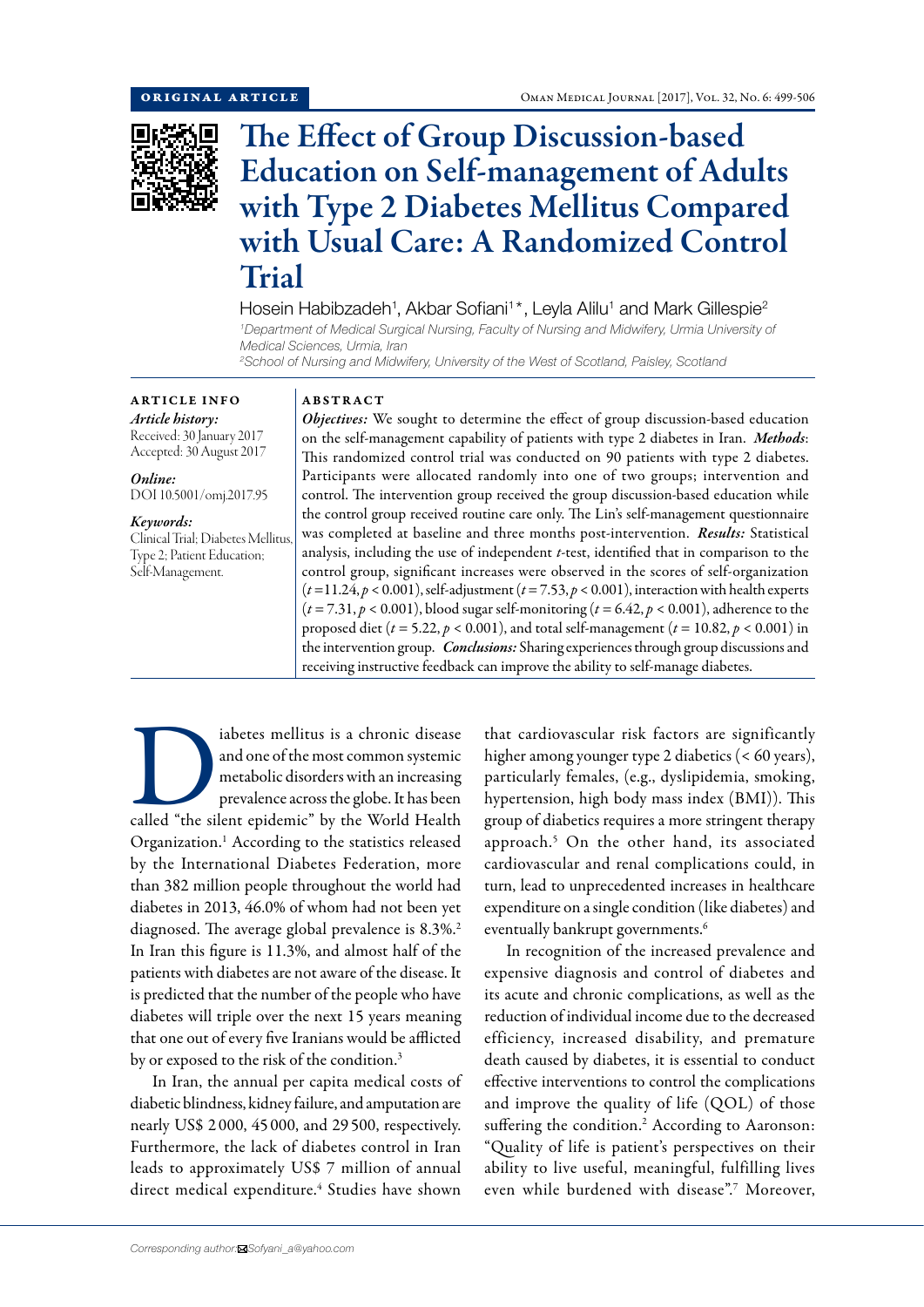since patients themselves are primarily responsible for managing their disease<sup>8</sup>, supporting patients self-management is key in effective diabetic care.<sup>9</sup> Thus, diabetes, as a chronic disease, requires a self-management approach.10

One of the most important methods to increase self-management and diabetes management is to provide appropriate training. Studies have shown that nurses play a key role in improving the selfmanagement<sup>11</sup> and QOL of patients.<sup>12</sup> In addition, they are frequently responsible for the major components of self-management training programs<sup>12</sup> including delivering individual and group training as well as offering group counseling, providing essential information via the internet and phone, and holding any follow-up sessions (e.g., such as home meetings) to provide relevant training.<sup>13,14</sup> The use of group discussion as a medium for delivering education and training enable us to access the emotions and experiences of 5–15 individuals at the same time. Therefore, it has been proposed as an ideal approach to investigate individuals' emotions and beliefs about diseases.15

Several studies have demonstrated the positive effect of various interventions on controlling diabetes. The interventions investigated in these studies include modifying lifestyle through improving nutritional status, increasing physical activity, quitting smoking,<sup>16-19</sup> controlling and followingup the patients by nurses; $^{20}$  performing self-care interventions, $21$  and engaging in interventions at the societal level.<sup>22</sup> Self-management training based on group discussions is a simple and supportive method, for which there is, to date, little evidence in the Iranian population, particularly among patients with type 2 diabetes. The increased number of patients with diabetes and the lack of a regular self-management program for them motivated the researcher to conduct an interventional study with an emphasis on the nurses' role. The purpose of the current study was to determine the effect of group discussion-based education on self-management in patients with type 2 diabetes.

### METHODS

We conducted an unblinded randomized control trial with two parallel arms on patients with type 2 diabetes. Participant recruitment was done from 10 October to 3 December 2014.

The research population included patients aged 30–70 years old with no mental health conditions, diagnosed with type 2 diabetes for at least one year. The exclusion criteria included having a serious physical or mental disorder during the intervention, participating in similar training and research sessions during the study, and being absent for more than two sessions.

The sample size was calculated based on Shirazi et al.<sup>3</sup> Considering β = 0.20, α = 0.05, S1 = 1.83,  $S2 = 1.71$ ,  $\mu$ 1 = 5.97, and  $\mu$ 2 = 7.12. A subject sample size of 37 subjects in each group was determined. Considering a possible dropout, a total of 230 patients were reviewed, 176 were enrolled, and ultimately reduced the number of samples in each group to 45 subjects.

The research was conducted with adults with type 2 diabetes mellitus referred to the Madani Hospital diabetes clinic, Khoy, Iran. The Madani Hospital clinic is the largest diabetes mellitus referral center in the North West Azerbaijan province, and is governed by Urmia University of Medical Sciences. About 1 800 people with diabetes mellitus are registered in this center. The researchers visited the clinic identifying potentially eligible participants. Following recruitment, the participants were then enrolled into the study and completed the sociodemographic information and Lin's self-management questionnaire.

The study was registered under the code IRCT2014051717509N2 in the Iranian registry of clinical trials and was approved under the code IR.umsu.rec.1392.164 in the ethics council of Urmia University of Medical Sciences. All subjects were informed that participation was voluntary and assured that their personal information would remain confidential. All participants provided written consent before inclusion within the study.

Eligible patients were randomly allocated into one of two groups, one who received group discussion-based education (intervention group), and the other routine care including weight and vital signs control, laboratory tests, oral medications, and insulin adjustment (control group). Allocation was random using an even and odd method and an allocation ratio of 1:1. Random allocation was performed by a person uninvolved in sampling and data collection.

The research method included four stages. Before the group discussion, the researchers introduced the

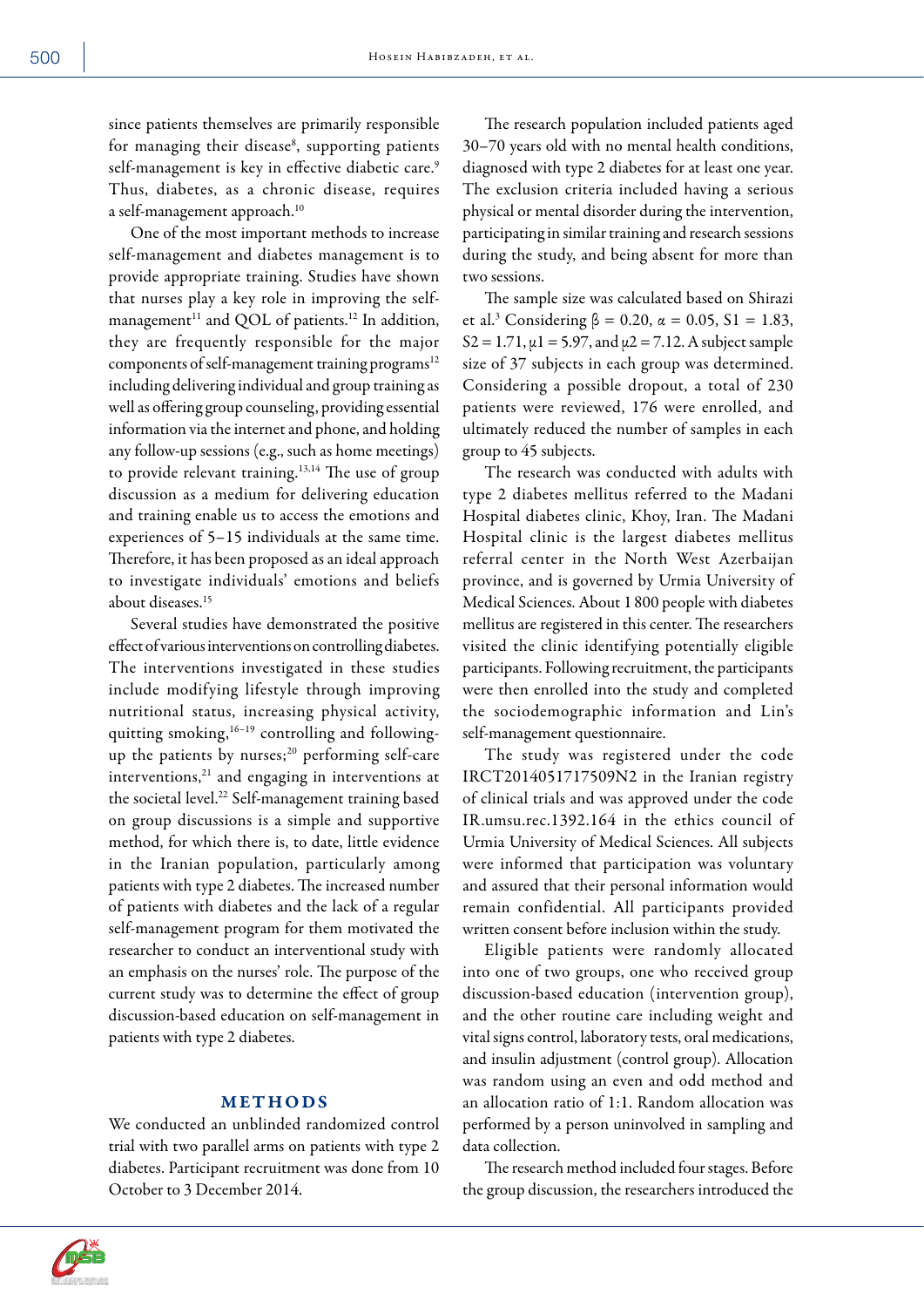objectives of the study, and participants completed the initial assessment questionnaire. To develop and prepare the training materials and specify the time and content of the group discussion sessions, a needs assessment was performed so that the training interventions were based on the existing gap (the gap between the current and desirable levels of knowledge and skill of the patients).

The group discussion sessions were held with the participation of 15 individuals seated in a circular setting. This took place over eight sessions for each group running once a week for 1–1.5 hours over a period of eight weeks. The benefits for individuals in adopting healthy lifestyles, self-adjustment, interaction with health experts, and blood sugar control were discussed, and the participants were able to share their problems and experiences with each other. They also entered purposeful discussions to understand successful experiences of others in managing their condition. The topics discussed emphasized the patient-centered process based on the assessment of the patients' needs and abilities by reviewing their experiences and knowledge, identifying and assessing their diabetes-specific needs including their perceived self-care obstacles. They also covered the development of individual strategies for promoting mental health and changing behavior, nutrition management and lifestyle, sensitivity in the method of measurement of blood sugar and other parameters as well as interpretation of the results, and the necessity of exercise and physical activities. Finally, they also discussed the prevention, diagnosis, and treatment of acute complications and the means of continuous communication with the health care team, and following-up their self-management behaviors. During the group discussion, while participating in the discussion and presenting the core concepts, the researcher also played the role of the group leader to guide the discussion. Finally, the materials were summarized by the participants, and the content of the subsequent session (according to the given plan) were specified.

Eventually, at the follow-up stage, the participants were encouraged to telephone the researcher for clarification or support with any further questions or problems arising. By the end of the follow-up period (three months), all subjects were again invited to the diabetes clinic to complete the post-intervention questionnaire (Lin's self-management questionnaire).



The data collection instruments in this research included a demographic questionnaire and Lin's self-management questionnaire. The demographic questionnaire was composed of 12 items including age, sex, marital status, family income, duration of diabetes morbidity, family history of diabetes, and diabetes-associated complications.

The diabetes self-management instrument developed by Lin et al,<sup>23</sup> can be used to assess how patients with type 2 diabetes take care of themselves, to implement interventions tailored to the needs of individual patients, and to develop patientcentered teaching materials. Lin's self-management dimensions questionnaire included five dimensions: self-organization (10 items), self-adjustment (nine items), interaction with health experts and influential individuals (nine items), blood sugar self-monitoring (four items), and adherence to diet (three items), which comprised a total of 35 items. The English version of the questionnaire was measured using the five-item Likert scale. The scoring of each item ranged from never (1) to always (5) so that the selfmanagement total score varied from 35 to 175, and the higher score represented better self-management. The validity and reliability of this instrument in Iran were achieved with the confidence level of 87% by Tol et al.<sup>4</sup> The content validity method was used to obtain the scientific validity of the collection tool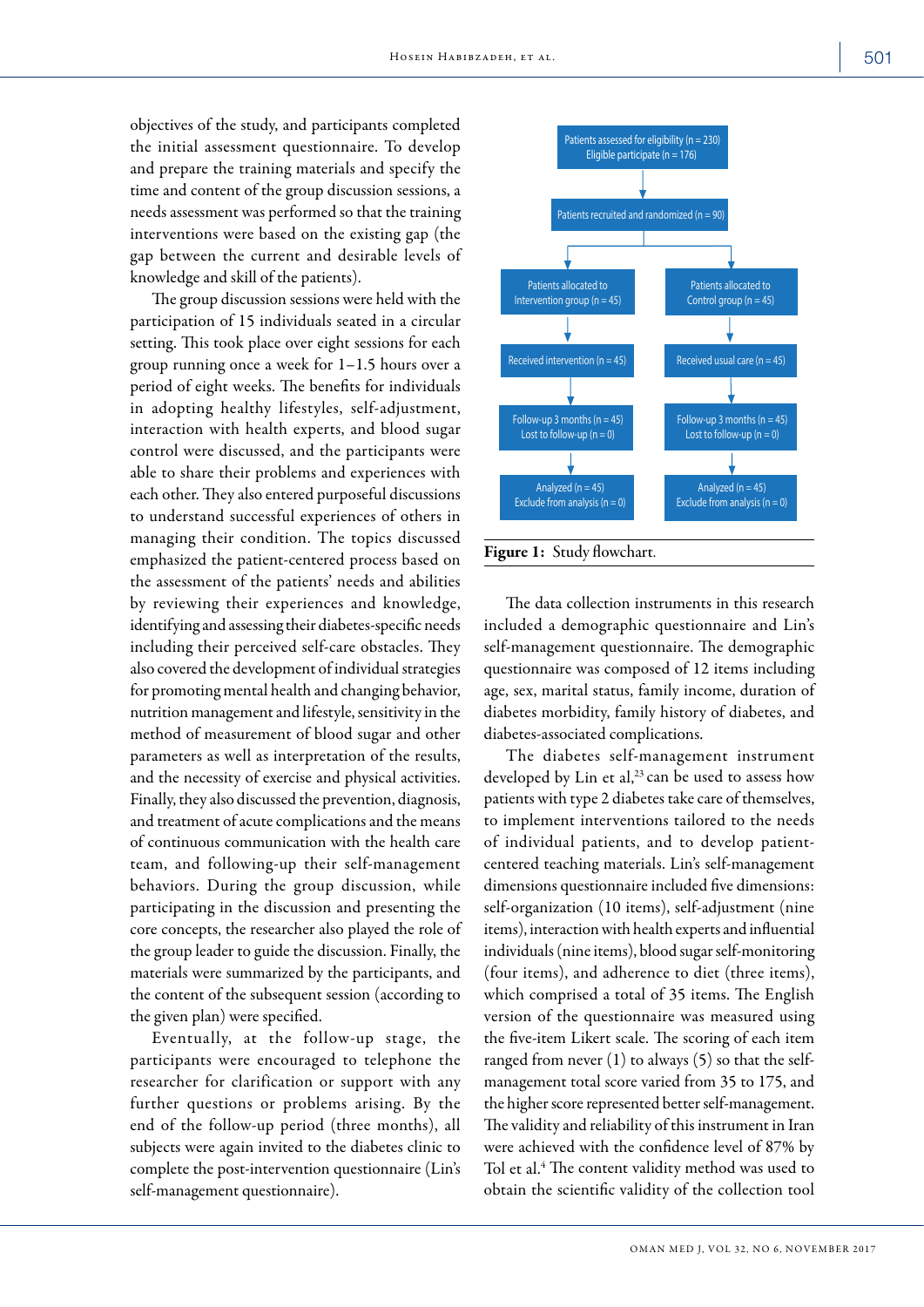and for the reliability of the questionnaire. The internal correlation method was used, where it was calculated Cronbach' s alpha (α) for dimensions; self-organization ( $\alpha = 0.88$ ), self-adjustment ( $\alpha =$ 0.88), interaction with health experts and influential individuals ( $\alpha = 0.79$ ), blood sugar self-monitoring  $(\alpha = 0.92)$ , and adherence to diet  $(\alpha = 0.87)$ .

Data analysis was performed using SPSS Statistics (SPSS Inc. Released 2007. SPSS for Windows, Version 16.0. Chicago, SPSS Inc.). After collecting the data, the descriptive and inferential statistics was used for data analysis. To investigate the difference in demographic features between the two groups the chi-square and Fisher's exact tests were used. The independent and paired *t*-tests were used to compare the mean scores of self-management status in different areas and the total self-management before and after the study in both groups. A *p-*value < 0.050 was considered statistically significant.

## RESULTS

Of the 230 patients reviewed, 176 potentially eligible patients were invited to enroll in the study. Of

| <b>Variables</b>                   | Intervention group |         |                | Control group | $p$ -value |  |
|------------------------------------|--------------------|---------|----------------|---------------|------------|--|
|                                    | $\bf n$            | $\%$    | $\mathbf n$    | %             |            |  |
| Gender                             |                    |         |                |               |            |  |
| Male                               | 14                 | 31.1    | 11             | 24.4          | 0.480      |  |
| Female                             | 31                 | 68.8    | 34             | 75.5          |            |  |
| Marital status                     |                    |         |                |               |            |  |
| Married                            | 39                 | 86.6    | 40             | 88.98         | 0.750      |  |
| Single                             | 6                  | 13.3    | 5              | 11.1          |            |  |
| <b>Employment status</b>           |                    |         |                |               |            |  |
| Unemployed                         | 30                 | 66.6    | 33             | 73.3          | 0.260      |  |
| Employed                           | 8                  | 17.7    | 3              | 6.7           |            |  |
| Self-employed                      | 7                  | 15.5    | 9              | 20.0          |            |  |
| <b>Educational</b> status          |                    |         |                |               |            |  |
| Low literacy                       | 39                 | 86.6    | 42             | 93.3          | 0.290      |  |
| Diploma or higher                  | $\epsilon$         | 13.3    | 3              | 6.6           |            |  |
| Duration of type 2 diabetes, years |                    |         |                |               |            |  |
| $\leq 5$                           | 13                 | 28.8    | 13             | 28.9          | 0.270      |  |
| $6 - 10$                           | 13                 | 28.8    | 7              | 15.5          |            |  |
| >10                                | 19                 | 42.2    | 25             | 55.5          |            |  |
| Type of treatment                  |                    |         |                |               |            |  |
| Oral medications                   | 33                 | 73.3    | 33             | 73.3          | 0.850      |  |
| Insulin                            | $\overline{4}$     | 8.8     | $\epsilon$     | 13.3          |            |  |
| Therapeutic regimen                | $\overline{c}$     | 4.4     | $\overline{2}$ | 4.4           |            |  |
| All three                          | 6                  | 13.3    | $\overline{4}$ | $8.8\,$       |            |  |
| Family history of type 2 diabetes  |                    |         |                |               |            |  |
| Yes                                | 28                 | 62.2    | 33             | 73.3          | 0.260      |  |
| $\rm No$                           | 17                 | 37.7    | 12             | 26.6          |            |  |
| Smoking                            |                    |         |                |               |            |  |
| Yes                                | $\sqrt{2}$         | $4.4\,$ | 3              | 6.7           | 0.650      |  |
| No                                 | 43                 | 95.5    | 42             | 93.3          |            |  |
| <b>Education history</b>           |                    |         |                |               |            |  |
| Yes                                | 6                  | 13.3    | $\overline{4}$ | $8.8\,$       | 0.500      |  |
| N <sub>o</sub>                     | 39                 | 86.7    | 41             | 91.1          |            |  |
| Complications                      |                    |         |                |               |            |  |
| Yes                                | 25                 | 55.5    | 27             | 60.0          | 0.670      |  |
| No                                 | 20                 | 44.4    | 18             | 40.0          |            |  |

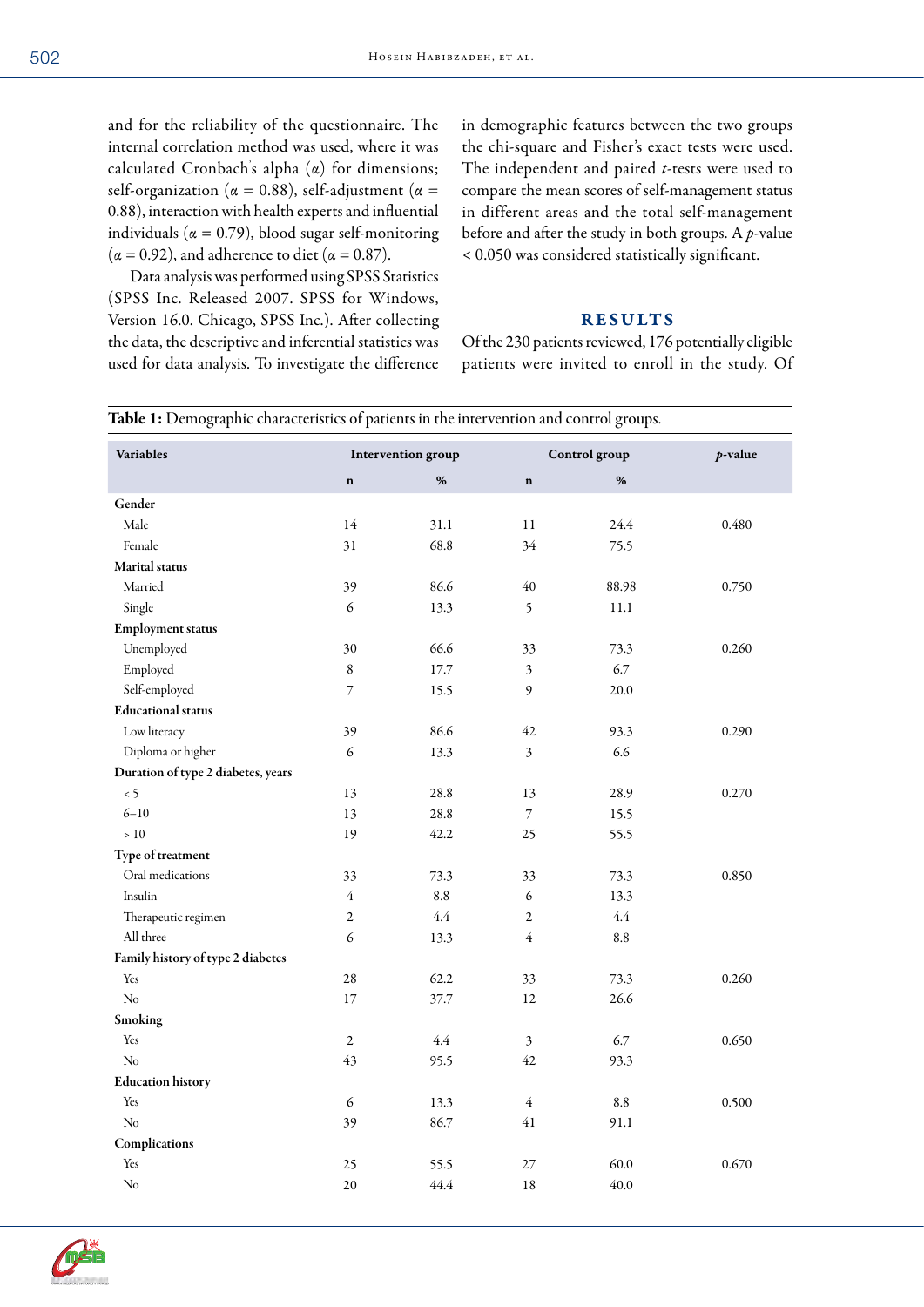| <b>Variables</b>                | Intervention group  | Control group       | Independent t-test |    |                 |
|---------------------------------|---------------------|---------------------|--------------------|----|-----------------|
|                                 |                     |                     | t                  | df | <i>p</i> -value |
| Age, years                      | $52.6 \pm 8.0$      | $52.4 \pm 7.1$      | 0.12               | 88 | 0.900           |
| BMI                             | $28.2 \pm 3.9$      | $27.7 + 4.1$        | 0.53               | 88 | 0.600           |
| Number of<br>children           | $3.8 \pm 1.7$       | $4.1 \pm 2.0$       | $-0.66$            | 88 | 0.510           |
| Monthly income,<br>Iranian Rial | $6344444 + 2597687$ | $6088889 + 2628880$ | 0.46               | 88 | 0.640           |

Table 2: Comparing demographic characteristics in studied patients in both groups.

*Data given as mean ± standard deviation. BMI: body mass index.*

them, 90 patients were recruited and randomized; 45 received interventions and 45 received usual care [Figure 1].

Results of chi-square test showed no statistically significant difference between the demographic variables in the intervention and control groups. In both groups, the majority of the subjects were female, married, and with an education level below high school diploma. Additionally, they had a family history of type 2 diabetes, had diabetes for more than 10 years, and often used pills as treatment [Table 1].

Using an independent *t*-test, there was no significant difference between the intervention and control groups in terms of the mean age ( $p = 0.900$ ), BMI (*p =* 0.600), number of children (*p =* 0.510), and monthly income  $(p = 0.640)$  [Table 2].

The difference of the mean scores in the dimensions of self-organization (*p =* 0.750), self-adjustment ( $p = 0.230$ ), interaction with health experts ( $p = 0.170$ ), blood sugar self-monitoring (*p =* 0.120), adherence to the proposed diet  $(p = 0.170)$ , and total self-management criterion (*p =* 0.190) before the group discussion indicated no statistically significant difference between the intervention and control groups. However, after the group discussion, there was a statistically significant difference between the two groups in all dimensions and total self-management criterion [Table 3].

Table 3: Mean score of self-management dimensions in studied patients between the two groups before and after group discussion.

| <b>Dimensions</b>                  | Group         | <b>Intervention group</b> | Control group    | Independent t-test |    |              |
|------------------------------------|---------------|---------------------------|------------------|--------------------|----|--------------|
|                                    | discussion    |                           |                  | $\boldsymbol{t}$   | df | $p$ -value   |
| Self-organization                  | Before        | $30.3 \pm 7.3$            | $29.8 + 8.6$     | 0.32               | 88 | 0.750        |
|                                    | After         | $43.3 \pm 4.6$            | $29.8 \pm 6.6$   | 11.18              | 88 | ${}< 0.001$  |
|                                    | Difference    | $12.9 \pm 5.8$            | $-0.0 \pm 5.1$   | 11.24              | 88 | ${}_{0.001}$ |
| Self-adjustment                    | Before        | $27.2 + 9.2$              | $24.9 \pm 8.0$   | 1.20               | 88 | 0.230        |
|                                    | After         | $38.6 \pm 4.2$            | $24.9 \pm 8.0$   | 10.12              | 88 | ${}< 0.001$  |
|                                    | Difference    | $11.4 \pm 8.1$            | $0.0 + 6.1$      | 7.53               | 88 | ${}< 0.001$  |
| Interaction with health<br>experts | <b>Before</b> | $26.6 \pm 7.9$            | $24.2 \pm 8.5$   | 1.37               | 88 | 0.170        |
|                                    | After         | $35.3 \pm 5.0$            | $23.9 \pm 7.0$   | 8.79               | 88 | ${}< 0.001$  |
|                                    | Difference    | $8.6 + 7.8$               | $-0.3 + 2.6$     | 7.31               | 88 | ${}< 0.001$  |
| Blood sugar self-<br>monitoring    | <b>Before</b> | $12.7 \pm 3.8$            | $11.3 \pm 4.3$   | 1.59               | 88 | 0.120        |
|                                    | After         | $17.7 \pm 1.9$            | $11.7 \pm 3.6$   | 9.63               | 88 | ${}< 0.001$  |
|                                    | Difference    | $5.0 \pm 3.9$             | $0.4 \pm 2.7$    | 6.42               | 88 | ${}< 0.001$  |
| Adherence to proposed<br>diet      | Before        | $12.0 \pm 2.4$            | $11.2 \pm 2.5$   | 1.38               | 88 | 0.170        |
|                                    | After         | $14.6 \pm 0.9$            | $11.6 \pm 2.5$   | 7.49               | 88 | ${}< 0.001$  |
|                                    | Difference    | $2.6 \pm 2.5$             | $0.4 \pm 1.3$    | 5.22               | 88 | ${}< 0.001$  |
| Total self-management<br>criterion | Before        | $108.8 \pm 23.8$          | $103.3 \pm 28.8$ | 0.98               | 88 | 0.190        |
|                                    | After         | $149.7 \pm 13.1$          | $103.8 \pm 24.1$ | 11.38              | 88 | ${}< 0.001$  |
|                                    | Difference    | $40.7 \pm 19.6$           | $0.4 \pm 15.4$   | 10.82              | 88 | ${}_{0.001}$ |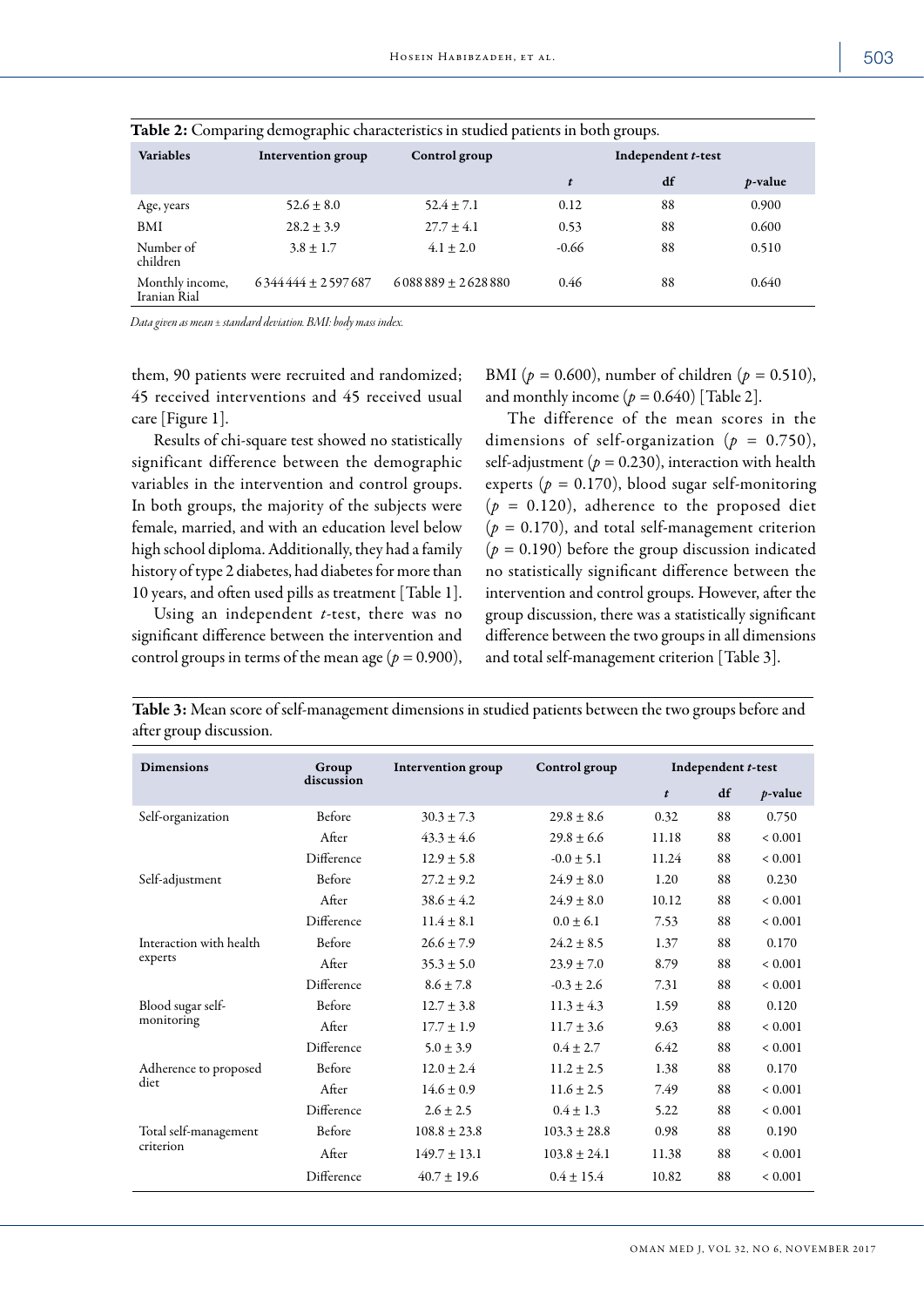| ×<br>×<br>I<br>۰.<br>u,<br>v<br>×<br>۰. | ٠ |
|-----------------------------------------|---|
|-----------------------------------------|---|

| <b>Dimensions</b>               | Group        | <b>Before</b>    | After            | Paired t-test |    |              |
|---------------------------------|--------------|------------------|------------------|---------------|----|--------------|
|                                 |              |                  |                  | t             | df | $p$ -value   |
| Self-organization               | Intervention | $30.6 \pm 7.3$   | $43.3 \pm 4.6$   | $-14.98$      | 44 | ${}_{0.001}$ |
|                                 | Control      | $29.8 + 8.6$     | $29.8 \pm 6.6$   | 0.06          | 44 | 0.950        |
| Self-adjustment                 | Intervention | $27.2 \pm 9.2$   | $38.6 \pm 4.2$   | -9.44         | 44 | ${}< 0.001$  |
|                                 | Control      | $24.9 \pm 8.8$   | $24.9 + 8.0$     | 0.00          | 44 | 1.000        |
| Interaction with health experts | Intervention | $26.6 \pm 7.9$   | $35.3 \pm 5.0$   | -7.44         | 44 | ${}< 0.001$  |
|                                 | Control      | $24.2 + 8.5$     | $23.9 \pm 7.0$   | 0.80          | 44 | 0.430        |
| Blood sugar self-monitoring     | Intervention | $12.7 \pm 3.8$   | $17.7 \pm 1.9$   | $-8.54$       | 44 | < 0.001      |
|                                 | Control      | $11.3 \pm 4.3$   | $11.7 \pm 3.6$   | $-1.03$       | 44 | 0.310        |
| Adherence to the proposed diet  | Intervention | $12.0 \pm 2.4$   | $14.6 \pm 0.9$   | $-6.92$       | 44 | ${}_{0.001}$ |
|                                 | Control      | $11.2 \pm 2.5$   | $11.6 \pm 2.5$   | $-2.54$       | 44 | 0.051        |
| Total self-management criterion | Intervention | $109.0 \pm 23.2$ | $149.7 \pm 13.1$ | $-13.92$      | 44 | ${}< 0.001$  |
|                                 | Control      | $101.7 \pm 29.1$ | $102.2 \pm 24.7$ | $-0.20$       | 44 | 0.840        |

 Table 4: Mean score of self-management dimensions in studied patients within both groups before and after group discussion.

The difference in the mean scores in dimensions of self-organization (*p =* 0.950), self-adjustment (*p =* 1.000), interaction with health experts (*p =* 0.430), blood sugar self-monitoring (*p =* 0.310), adherence to the proposed diet ( $p = 0.051$ ), and total self-management criterion (*p =* 0.840) indicated no statistically significant difference before and after the group discussion. However, in the intervention group, there was a statistically significant difference in all dimensions and the total self-management criterion [Table 4].

#### DISCUSSION

Our findings indicated that group discussion improved self-management in patients with diabetes. The growth of the elderly population and increased prevalence of chronic diseases has meant health care providers' have started to focus on preparing patients to be active participants in caring for and managing their health problems.<sup>24</sup> In this regard, self-management of chronic diseases as one of the major strategies for changing a patient to an active member in the treatment process is of significant importance.<sup>25</sup>

The intervention significantly affected both the selected dimensions and the total self-management score after participation in the group discussion sessions. Previous studies of similar interventions have shown findings that are both consistent and inconsistent with our findings. Kulzer et al,<sup>26</sup> indicated that the group self-management program would improve behavioral outcomes, which can be attributed to the interaction with professionals and other influential individuals in diabetes self-management behaviors. Their results also demonstrated that diabetic patients with higher education levels and better perceptions of their disease would adopt more appropriate selfmanagement behaviors. According to Olokoba et al,<sup>27</sup> education of the populace is still key to the control of this emerging epidemic. A study performed by Afshar et al,<sup>28</sup> revealed that group discussion is an effective method to achieve the treatment goals in adolescents with diabetes. Thus, group discussion, as a modern training strategy, could be useful in empowering patients with type 2 diabetes.

In a study conducted on Korean patients with diabetes undergoing self-management programs, Choi and Rush,<sup>29</sup> reported a significant decrease in glycated hemoglobin test  $(HbA_{1C})$ , waist circumference, and cholesterol level in the subjects after three months follow-up. However, in this study, there was no control group, and the results were obtained only from the pre- and post-test comparison of the variables.29 Different findings imply that it is impossible to design a self-management promotion program with unique content and structure, and program developers should design the programs for the intervention groups considering their cultural conditions and socioeconomic backgrounds.

On the other hand, the obtained results showed that the self-monitoring dimension of diabetes selfmanagement acquired a low score. The self-monitoring

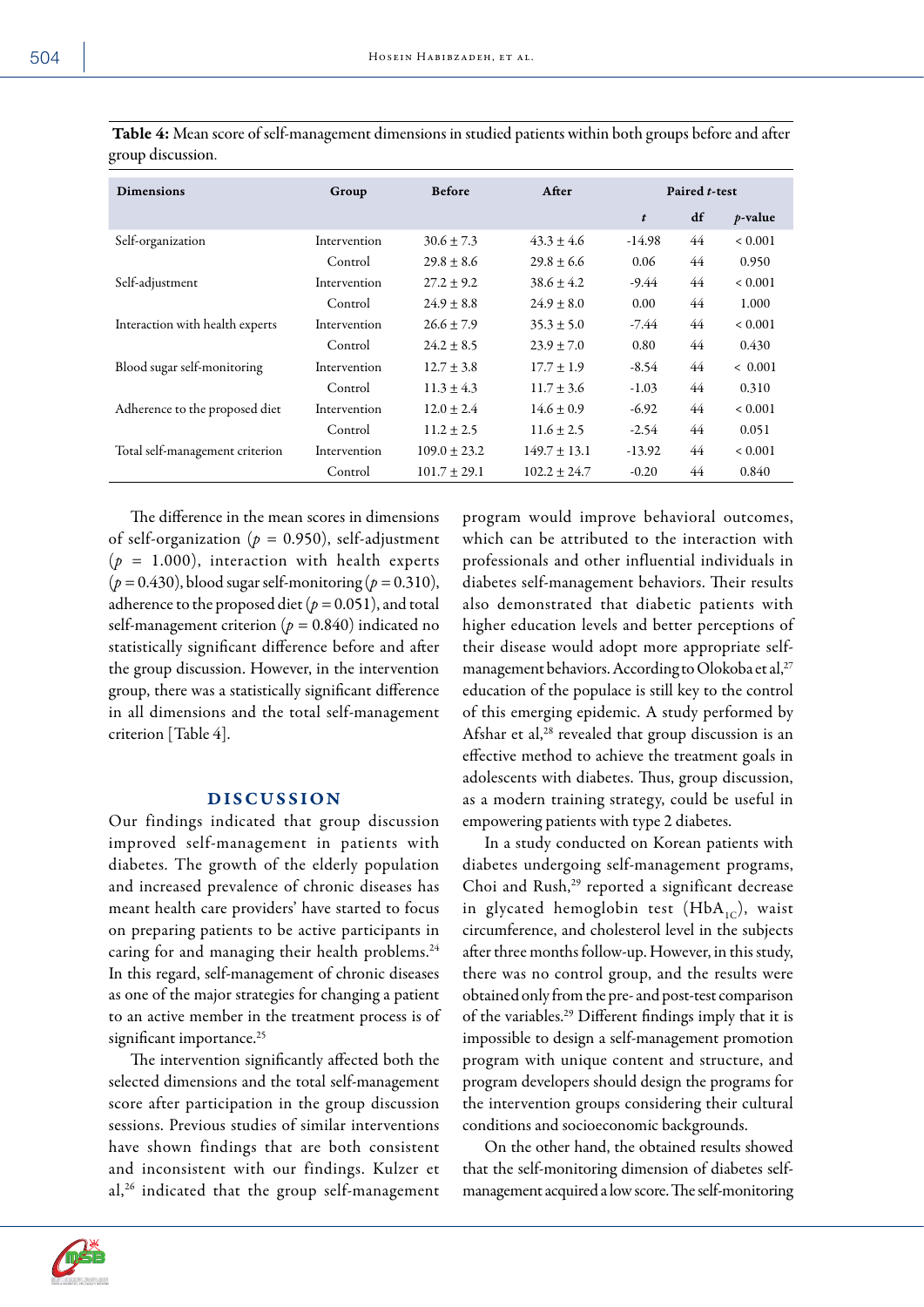behavior in patients with diabetes played a motivational and instrumental role in the perception of diabetes so that in such patients, lack of an appropriate scheduling program and lack of proper decision-making in the process of care and treatment are the main reasons for undesirable levels of diabetes control.30,31 Since regular control of blood sugar is difficult in the long term for many patients with diabetes, maintaining the motivation for blood sugar self-monitoring is a permanent problem in diabetic care.32

The effectiveness of the self-management program approach has led to the development of standard protocols, in accordance with social conditions, in order to be used in the health centers in some countries.33 Findings of the present study showed that self-management in patients with diabetes can be effective as a nursing intervention in health promotion. These findings can help researchers design diabetic self-management programs in accordance with the ground conditions of the society and, thereby, ensure promotion of its desirability and acceptability among the patients.

The present study was conducted in a diabetes clinic, which had some training programs for their patients, but there was a difference between these training programs and the self-management program. However, patients' previously undergoing comprehensive training were not included in this study. We would recommend conducting a similar study on patients with diabetes along with a longterm follow-up to investigate the sustainability of the self-management interventions as well as a similar study with the participation of at least one active family member.

Another point is that this study did not assess the clinical outcomes related to diabetes, such as  $HbA_{1C}$ and weight, since the duration of the study was not considered long enough to expect any significant effects for the intervention within the timescale. Our follow-up period was relatively short (three months), and further studies should examine the long-term effects of these interventions.

To avoid selection bias and ensure allocation concealment, the patients did not know at the time of registration whether they would be in the group discussion or serve as controls. Some patients dropped out after randomization to the intervention group, possibly wanting to participate in the study as a control only. Selection bias may be occurring here and future studies should address this.

#### **CONCLUSION**

The findings of the present research demonstrated that group discussion is an effective method for improving self-management in patients with diabetes. Furthermore, the use of a group discussion method can be an effective approach for holding active training sessions, improving self-management, and facilitating the learning process in real environments. We showed that the program could be presented by nurses in hospitals and outpatient centers, evidently indicating the society-oriented role of the nursing profession. Therefore, with regard to the ability, experience, and knowledge of nurses and abilities of clients, it is recommended to use this method in the self-management of the patients with type 2 diabetes.

#### *Disclosure*

The authors declared no conflicts of interest. No funding was received for this study.

#### *Acknowledgements*

The authors wish to thank the cooperation and assistance of authorities in Urmia University of Medical Sciences. We especially thank the patients who participated in this study.

#### **REFERENCES**

- 1. Hazavehei SM, Khani Jeihooni A, Hasanzadeh A, Amini S. The effect of educational program based on BASNEF model for eye care in non-insulin dependent diabetic patients. J Res Health Sci 2010 Dec;10(2):81-90.
- 2. International Diabetes Federation IDF DIABETES ATLAS 6<sup>th</sup> edition 2013. [https://www.idf.org/e-library/](https://www.idf.org/e-library/epidemiology-research/diabetes-atlas.html) [epidemiology-research/diabetes-atlas.html.](https://www.idf.org/e-library/epidemiology-research/diabetes-atlas.html)
- 3. Shirazi M, Anoosheh M, Rajab A. The effect of self care program education through group discussion method on knowledge and practice in diabetic adolescent girls referring to Iranian Diabetes Society. Iranian J Med Educ 2011;10(5):982-993.
- 4. Tol A, Majlessi F, Mohebbi B, Froshani AR. Communication between health workers and patients: An Effective Factor in Living With Diabetes. J hospital 2013;12(1):49-56.
- 5. Al-Mukhtar SB, Fadhil NN, Hanna BE. General and gender characteristics of type 2 diabetes mellitus among the younger and older age groups. Oman Med J 2012 Sep;27(5):375- 382.
- 6. Al-Lawati JA. Diabetes mellitus: A local and global public health emergency! Oman Med J 2017 May;32(3):177-179.
- 7. Vergara N, Montoya JE, Luna HG, Amparo JR, Cristal-Luna G. Quality of life and nutritional status among cancer patients on chemotherapy. Oman Med J 2013 Jul;28(4):270-274.
- 8. van Puffelen AL, Rijken M, Heijmans MJ, Nijpels G, Rutten GE, Schellevis FG. Living with diabetes: a group-based selfmanagement support programme for T2DM patients in the early phases of illness and their partners, study protocol of a randomised controlled trial. BMC Health Serv Res 2014 Apr;14(1):144.
- 9. Liu S, Bi A, Fu D, Fu H, Luo W, Ma X, et al. Effectiveness of using group visit model to support diabetes patient self-management in rural communities of Shanghai: a randomized controlled trial. BMC Public Health 2012 Dec:12(1):1043.
- 10. Haas L, Maryniuk M, Beck J, Cox CE, Duker P, Edwards